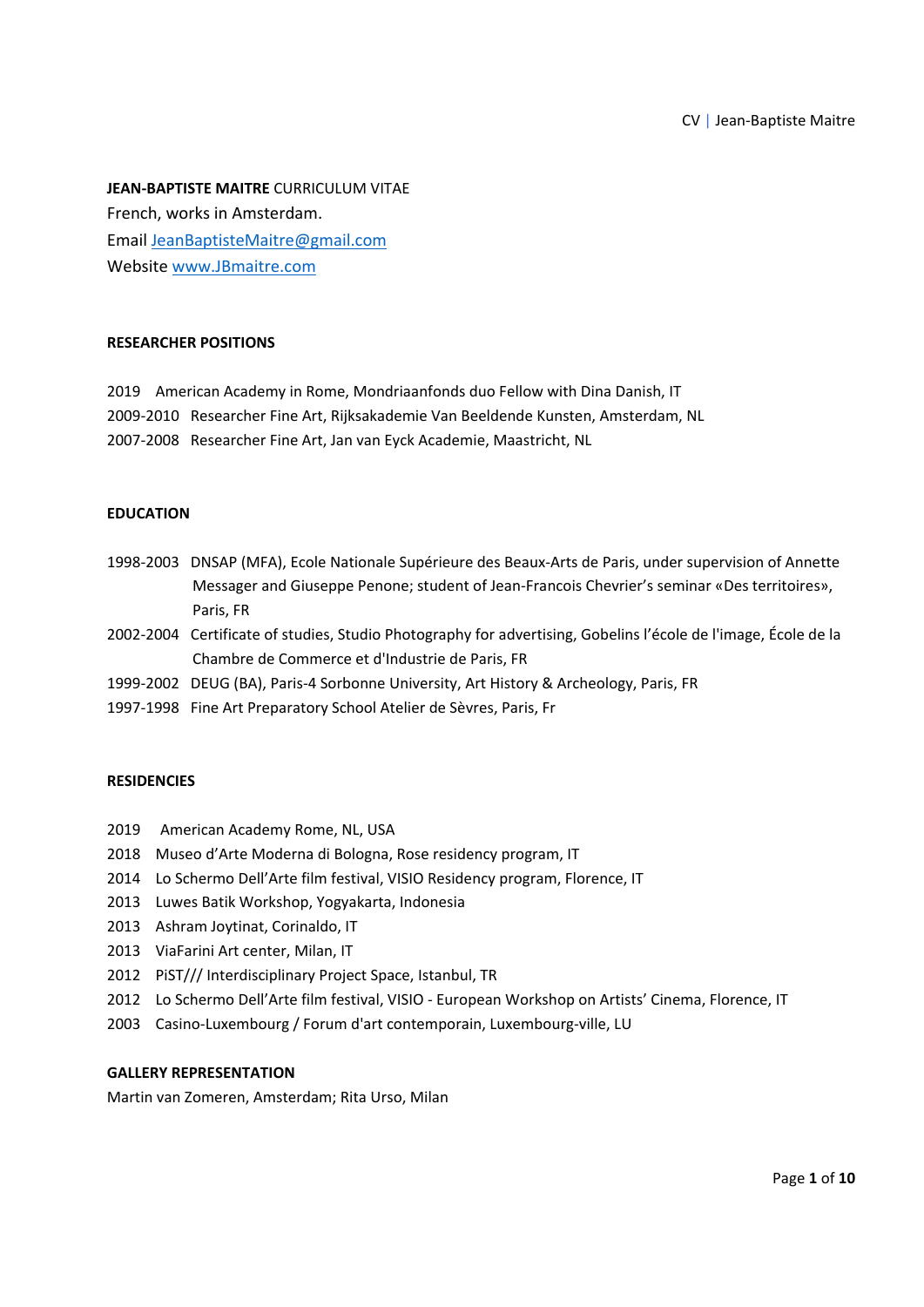## **FELLOWSHIPS/ STIPENDS/ PRIZES**

- 2020 Project stipend, AFK ‐ Amsterdam Fonds voor de Kunst + MondriaanFonds, NL
- 2019 Duo with Dina Danish: American Academy in Rome research residency scholarship, Mondriaanfonds + American Academy Rome, NL, USA
- 2018 Duo with Dina Danish: MAMbO Rose prize and International exhibition stipend, Museo d'arte Moderna di Bologna and Mondriaan Fonds, NL
- 2017 Stipendium Program for Established Artists (Bewezen talent), Mondriaan Fonds, NL
- 2016 Project stipend (Fluid Carrying the Hope Of Ships In Distress), Mondriaanfonds, NL
- 2015 Duo with Dina Danish: International exhibition stipend (The Admirer and the Admired), Mondriaan Fonds, NL
- 2014 Residency stipend, Institut Français de Florence/ Lo Schermo dell'Arte film festival, IT
- 2014 Project stipend, AFK ‐ Amsterdam Fonds voor de Kunst, NL
- 2012 Production stipend, Institut Français de Florence/ Lo Schermo dell'Arte film festival, IT
- 2012 Residency stipend, PiST-Istanbul/ Mondriaan Fonds, NL-TR
- 2011 Research and Production stipend, BASIS stipendium, Fonds BKVB, NL
- 2010 Rijksakademie van Beeldende Kunsten residency stipend, Tom and Yvonne De Swaan Fellowship, NL
- 2010 Production Stipend, Institut Français des Pays‐Bas, NL (2009, 2010)
- 2003 Travel and research stipend in Beirut (LB), Institut Français, photography project: 'Typology of Wastelands in Beirut', FR
- 2001 Peggy Guggenheim Collection internship program for art history students, Venice, IT

#### **WORKS IN PUBLIC AND CORPORATE COLLECTIONS**

Sammlung Philara, Düsseldorf, GE Centre Pompidou, Paris Stedelijk Museum, Amsterdam, NL Museum of Modern Art Of the city of Bologna, IT De Nederlandsche Bank, NL ABN AMRO, NL ViaFarini, Milan, IT Andaz‐Hyatt, Amsterdam, NL Allen & Overy, Amsterdam, NL Rijksakademie van Beeldende Kunsten collectie, Amsterdam, NL DSM, Sittard, NL Various private collections (FR, IT, BE, NL, GER)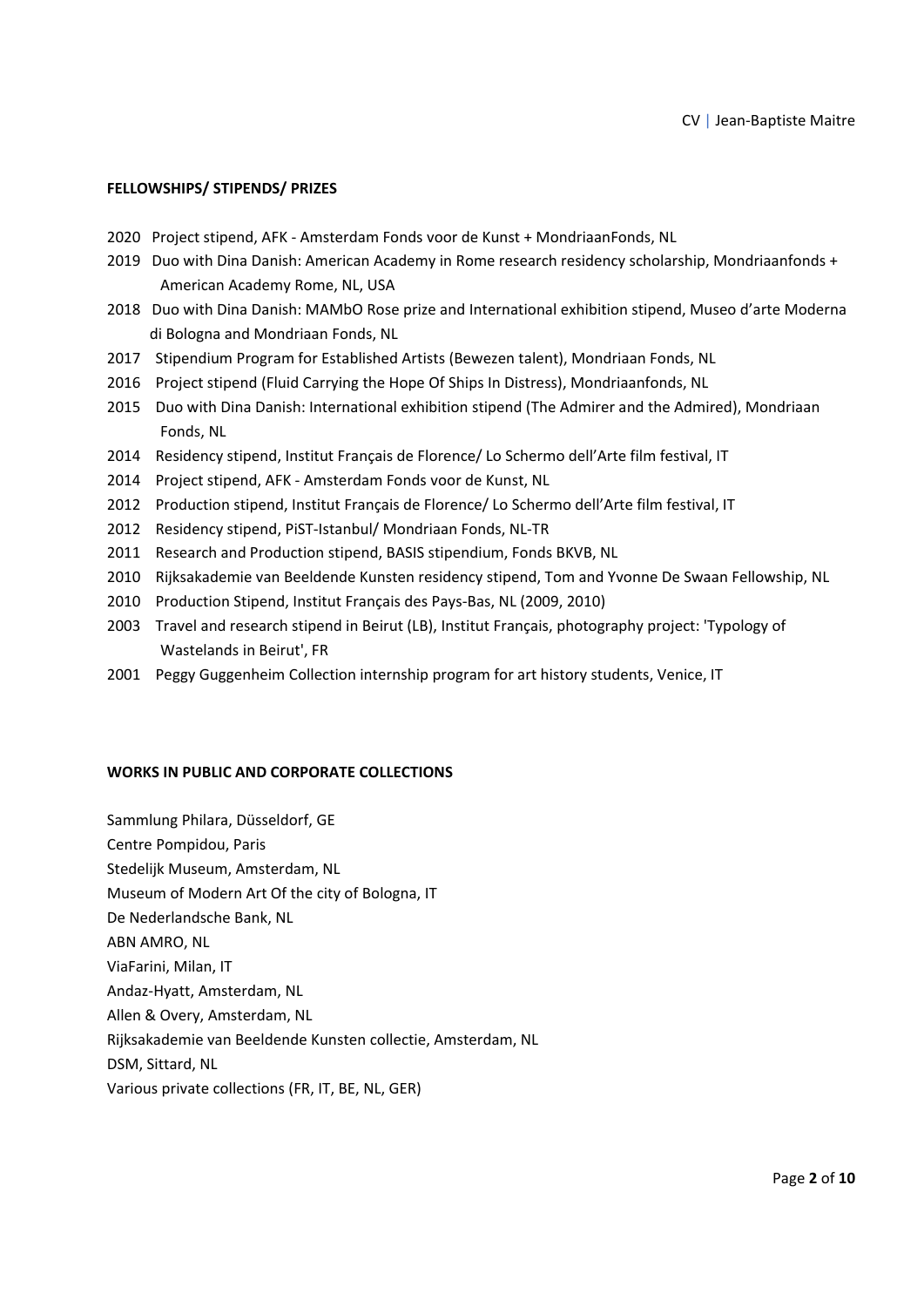## **SOLO/ DUO EXHIBITIONS**

- 2020 Duo with Dina Danish: Gallery Rita Urso, 'Jean‐Baptiste Maitre & Dina Danish: Victor Hugo Was Here', Milan, IT
- 2020 Duo with Dina Danish, at two galleries: Martin van Zomeren and Stigter van Doesburg galleries, 'Window Series: Victor Hugo Was Here', Amsterdam
- 2018 Duo with Dina Danish: Museo d'Arte Moderna di Bologna,"Dina Danish & Jean‐Baptiste Maitre", Bologna, IT
- 2018 Gallery Martin van Zomeren 'Jean‐Baptiste Maitre: Death Ship Paintings,', Amsterdam, NL
- 2018 Gallery Rita Urso, 'Warning: The Grape‐Train Has No Breaks', Milan, IT
- 2017 Duo with Dina Danish: PuntWG, 'The Admirer and the admired', Amsterdam, NL
- 2016 Duo with Dina Danish: Institut Für Kunstgeschichte, 'The Admirer and the admired', curated by María Inés Plaza Lazo, Munich, GER
- 2016 Gallery Rita Urso | Artopia, 'Fluid Carrying the Hope of Ships in Distress', Milan, IT
- 2016 Duo with Dina Danish: TYSON Raum, 'The Admirer and the admired' by invitation of Patricia Schnurr, Köln, GER
- 2014 Palazzo dei Notai, 'le Poète, la Cité, la Machine', by invitation of Leonardo Bigazzi/ Lo Schermo Della'Arte, Florence, IT
- 2014 Gallery Martin van Zomeren, 'MANDALA RÉPUBLIQUE', Amsterdam, NL
- 2013 P//////AKT platform for contemporary art, 'THIS IS WHAT I MEANT', Amsterdam, NL
- 2013 Galerie 1M3, 'Post‐Sculpture', Lausanne, CH (with Bruce McLean, curated by Clément Dirié)
- 2012 PiST/// Art Space, 'Jean‐Baptiste Maitre: Gündüz Filmi', Istanbul, TR
- 2012 Centre d'Art La Salle de Bains, 'Stripe paintings', Lyon, FR (duo, with Ø. Aasan, curated by Arlène Berceliot‐Courtin)
- 2012 Frederic Collier Anyspace Gallery, 'Dans le Vêtement il y une Poche; Dans la Poche, un Carnet; Dans le Carnet, une Lettre; Et Voici cette Lettre:, Brussels, BE
- 2011 Galleria Nicoletta Rusconi, 'Not on Sculpture', Milan, IT
- 2011 Gallery Martin Van Zomeren, 'Not Necessarily Words', Amsterdam, NL
- 2010 Rijksakademie v. B. K., 'Jean‐Baptiste Maitre: Shaped Cinema', in 'Open Ateliers 2010', Amsterdam, NL
- 2009 Rijksakademie v. B. K., 'Jean‐Baptiste Maitre: The Dissociated Press', in 'Open Ateliers 2009', Amsterdam, NL
- 2009 Project Room East, Rijksakademie, 'Don't Touch' (with Alice Nikitinova), Amsterdam, NL
- 2008 DSM Office, 'A Personal Anthology of Mediatic Images', Sittard, NL
- 2008 Jan van Eyck academie, 'Plywood as media', Maastricht, NL
- 2008 Rue Française Gallery, 'Plywood as media', Paris, FR
- 2007 Jan van Eyck academie, 'A Typology of Wastelands in Beirut', Maastricht, NL
- 2003 Annette Messager studio, ENSBA, 'Jean‐Baptiste Maitre: AZBAIJAN' graduation exhibition, Paris, FR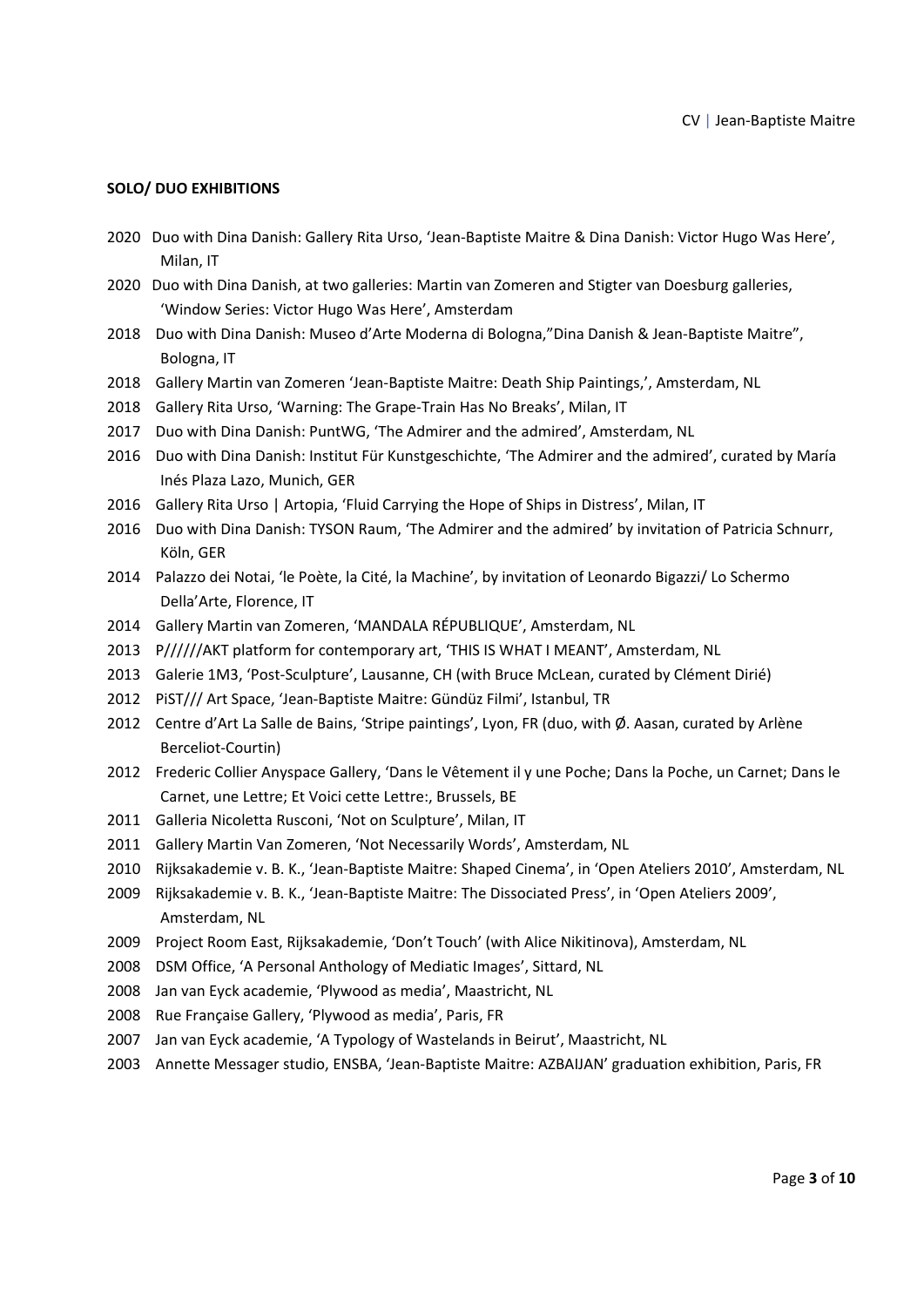## **GROUP EXHIBITIONS/FAIRS**

- 2022 Capital-C, Amsterdam Art Week: "It's your Birthday", Amsterdam, NL
- 2021 Mi-Art, Milan, IT, with gallery Rita Urso
- 2021 Gallery Martin van Zomeren, 'Press Eject and Give Me the Tape', Amsterdam, NL
- 2021 UCR ARTS: California Museum of Photography, 'ART IN THE PLAGUE YEAR', curated by Douglas McCulloh, Nikolay Maslov, and Rita Sobreiro Southern Riverside, California, USA
- 2021 Gallery Rita Urso, "I Love the Gallery, 20th anniversary exhibition", Milan, IT
- 2020 Duo with Dina Danish: Van Zijll Langhout gallery, 'Van Zijll Langhout Collectie', Amsterdam, NL
- 2020 Cabinet de la photographie du Centre Pompidou Musée national d'art moderne, 'Dust', curated by Thomas Fougeirol, Jo‐ey Tang, Florian Ebner, Paris, FR
- 2020 Stigter van Doesburg Gallery, 'Jean‐Baptiste Maitre, Dina Danish, Catherine Biocca, Bert Mebius', Amsterdam
- 2020 Martin van Zomeren Gallery, 'Snd Hazenstraat Biennale: The Populist', Amsterdam, NL
- 2020 American Academy in Rome, 'Cinque Mostre', curated by Ilaria Gianni and Elizabeth Rodini, IT
- 2019 'Home Sequence' with Multiple Choice artist collective, artists festival, Amsterdam (multiple locations)
- 2019 Art-Düsseldorf 2019, GE, with gallery Rita Urso and gallery Cosar HMT
- 2018 Art-Düsseldorf 2018, GE, with gallery Rita Urso and gallery Cosar HMT
- 2018 Martin van Zomeren, 'Editions and Multiples', Amsterdam, NL
- 2018 Art-Rotterdam, Rotterdam, NL, with gallery Martin van Zomeren
- 2018 Mi-Art, Milan, IT
- 2017 Martin van Zomeren, 'They Took His Fries, He Took Their Lives', Amsterdam, NL
- 2017 Rita Urso, 'Purple Drank', Milan, IT
- 2017 Gallery Sofie Van de Velde, 'wordswordswords', Antwerp, BE
- 2017 ArtRotterdam, Rotterdam, NL, with gallery Martin van Zomeren
- 2017 Praz‐Delavallade, 'The plates of the present, so far', curated by Th. Fougeirol & Jo‐ey Tang, Paris, FR
- 2016 Martin van Zomeren, 'For Your Everyday Use', Amsterdam, NL
- 2016 ArtBrussels, Brussels, BE
- 2016 Mi-Art, Milan, IT
- 2015 Dutch Central Bank, 'Acquisitions 2015', Amsterdam, NL
- 2015 CCNY Baxter Street, 'DUST: the plates of the present', curated by Sonel Breslav, New‐York City, USA
- 2015 Amsterdam Art Fair, Kunsthal Citroën, Amsterdam, NL
- 2015 Moins-1 art space, 'Axis Mundi', curated by Julia Geerlings, Paris, FR
- 2015 Gallery Rita Urso, 'Ophelia, The Eloquence of the Silent Image', curated by Paola Caravati, Milan, IT
- 2015 Gallery Martin van Zomeren, 'FA FA FA', Amsterdam, NL
- 2015 ArtRotterdam, Rotterdam, NL, with gallery Martin van Zomeren
- 2014 Dutch Central Bank, 'Acquisitions 2014', Amsterdam, NL
- 2014 Artissima, Torino, IT, with gallery Martin van Zomeren
- 2014 Manifesta Foundation, 'It ain't whatcha write, it's the way atcha write it', Amsterdam, NL
- 2014 ArtCologne, Köln, GE, with gallery Martin van Zomeren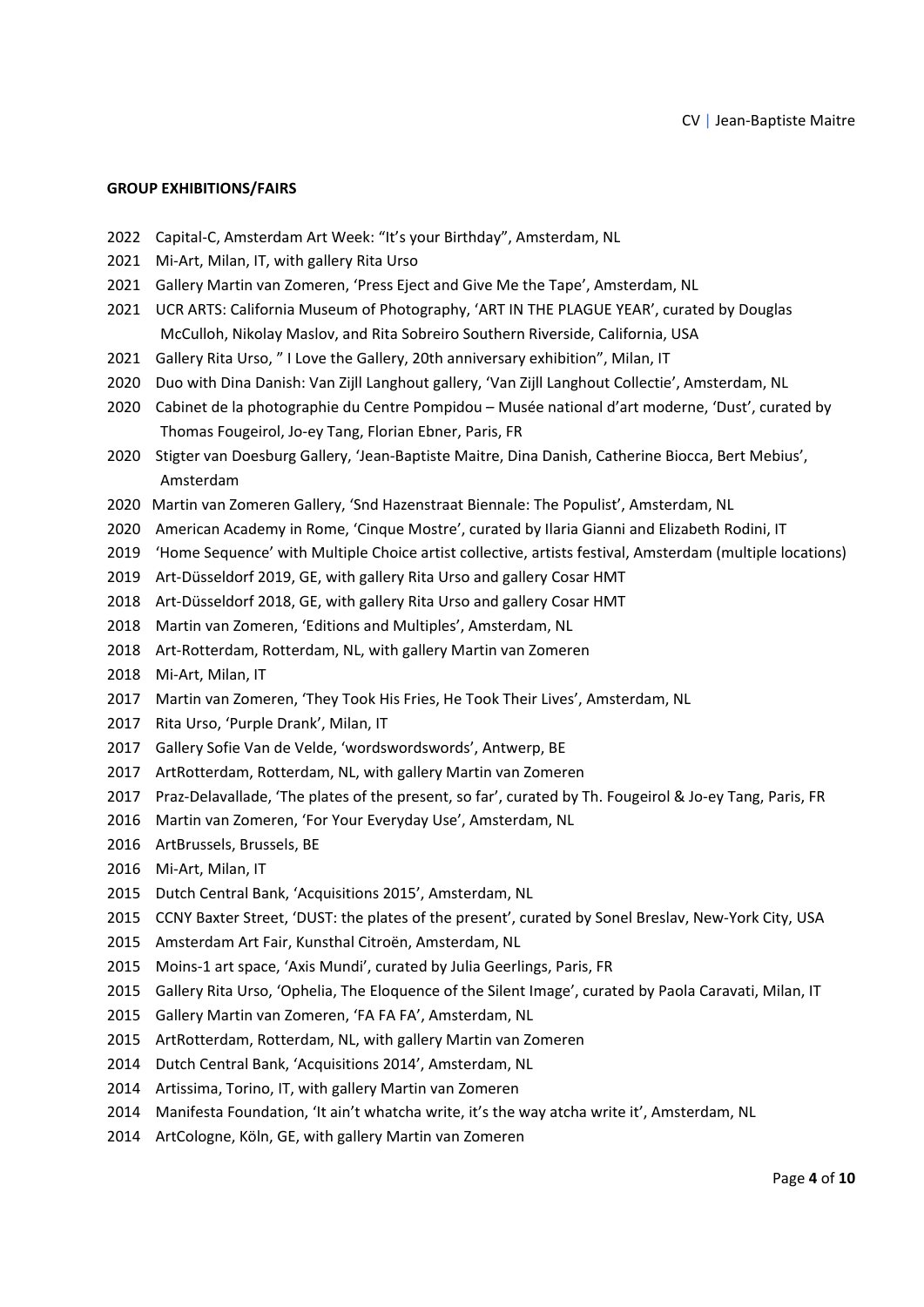- 2014 Art Rotterdam, Rotterdam, NL, with gallery Martin van Zomeren
- 2014 Wattis Institute for Contemporary Arts, 'CODEX', curated by Pierre Leguillon, San Francisco, USA
- 2013 Ashram Joytinat, 'Il Verde Tramonta a Est', Corinaldo, IT
- 2013 ViaFarini V-I-R, 'Open', Milan, IT
- 2013 Centre Pompidou, 'Un Nouveau Festival: Book Machine', (curated by Bernard Blistène et Patrick Javault), Paris, FR
- 2013 ArtBrussels art fair, Brussels, BE, with gallery Rita Urso
- 2013 Rencontres internationales de la photographie d'Arles 2013, 'Blackboard', Atelier Gaston de Luppé, FR
- 2012 Pigna Project Space, 'Drawing Quote!', (curated by Nick Oberthaler), Rome, IT
- 2012 Contemporary Istanbul art fair, (booth curated by PiST///), Istanbul, TR
- 2012 Gallery Martin Van Zomeren, 'Jean‐Baptiste Maitre, Alexandra Leykauf, Praneet Soi, Navid Nuur', Amsterdam, NL
- 2012 ArtBrussels art fair, Brussels, BE, with gallery Martin van Zomeren
- 2011 LiveInYourHead, HEAD curatorial institute, 'Codex', (curated by Pierre Leguillon), Geneva, CH
- 2011 Frederic Collier Anyspace Gallery, 'Coming Soon (vol.I)', Brussels, BE
- 2011 Zeil 17, 'Abbildung ähnlich', Frankfurt am Main, GE
- 2011 Artissima 18 art fair, Torino, IT
- 2011 Motel Campo, 'WALLPAPERism', Geneva, CH (curated by Nick Oberthaler)
- 2011 Liste 16 art fair, Basel, CH, with gallery Martin van Zomeren
- 2011 '56eme Salon de Montrouge', (nominated by Clara Schulmann), Paris, FR
- 2011 Gallery Martin Van Zomeren with Raster Gallery, 'VillaTokyo', Tokyo, JP
- 2011 Mi-art art fair, Milan, IT
- 2010 Nieuwe Vide Art center, 'The Object Lag', Haarlem, NL (curated by E. Williams)
- 2010 FIAC art fair, Paris, FR, with gallery Martin van Zomeren
- 2010 Claudine Papillon Gallery, 'Partis pris', Paris, FR
- 2010 Westergasfabriek, 'KunstVlaai', Amsterdam, NL
- 2010 Minimarkt art fair, Amsterdam, NL, with gallery Martin van Zomeren
- 2010 ArtCologne art fair, Köln, GE, with gallery Martin van Zomeren
- 2010 Nieuwe Vide, 'Form & Content', Haarlem, NL (curated by E. Williams)
- 2010 Art Rotterdam art fair, Rotterdam, NL, with gallery Martin van Zomeren
- 2010 Kunstraum Düsseldorf, '10 ausgewählte Positionen', (curated by Michael Vots), Düsseldorf, GE
- 2009 In‐Situ/ Fabienne Leclerc Gallery, 'Cultural memories/ Récits Parallèles', (curated by Clément Dirié) Paris, FR
- 2009 Reinier Van Ewijk Projects, 'Inner‐connections', Amsterdam, NL
- 2008 Bonnefantenmuseum, 'Chanting Baldessari', (curated by Paula Van Den Bosch & Agata Jastrzabek) Maastricht, NL
- 2008 Slick 08 art fair, Paris, FR, with gallery Rue Française
- 2008 La Générale Art Space, 'Second Life', Paris, FR
- 2008 FLACC, 'Open Days', Genk, BE
- 2007 Jan van Eyck Academie, 'Video Weekend', Maastricht, NL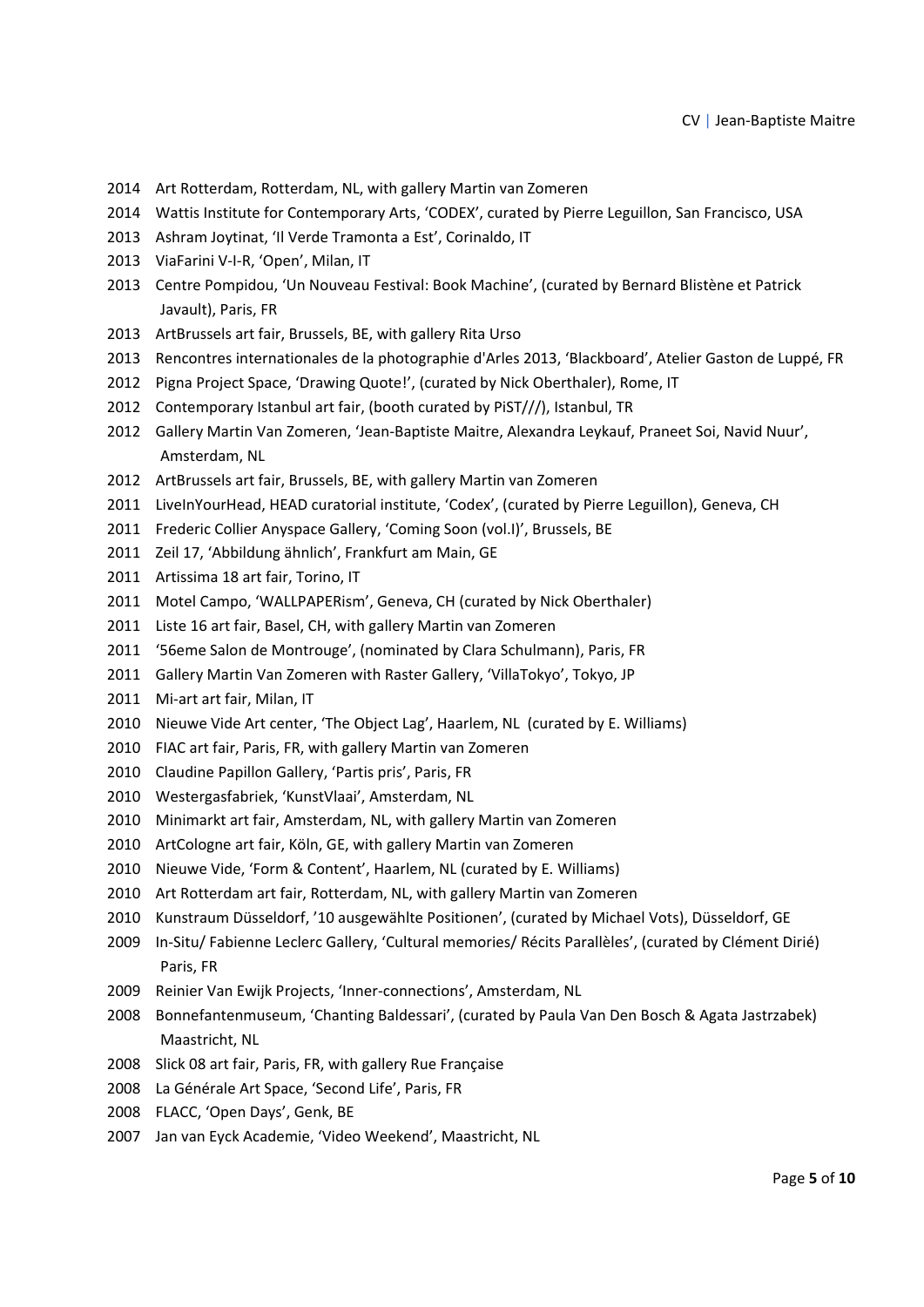## **SCREENINGS of Animation Films**

- 2020 Emptiness and Infinite Space 5, curated by Rosa Johanna & Jan Bor, with Sjeng Scheijen, Karina Bisch, Dina Danish, Jean‐Baptiste Maitre, Amsterdam, NL
- 2017 Greylight Projects, 'Out of the Blue', Hoensbroek and Brussels, BE
- 2016 EYE Amsterdam Film Museum, 'International Documentary Film Festival ‐IDFA 2016 Amsterdam', Amsterdam, NL
- 2016 Van Reenen School, in the program: JAN HENDERIKSE EN DE ZERO-BEWEGING, curated by Kunst Reserve Bank, by invitation of Wjm Kok, Bergen, Netherlands
- 2016 LUMA Film Screenings, Texas State University School of Art & Design, San Marcos, USA
- 2015 CCA Glasgow, 'TRANSIT film festival', curated by Marcus Jack, Glasgow, UK
- 2015 EYE Amsterdam Film Museum, 'International Documentary Film Festival ‐IDFA 2015 Amsterdam', NL
- 2013 Marseille Book Fair, 'Festival du livre, cinema et littérature: livres filmés', curated by Patrick Javault, Marseille, Fr
- 2012 Fondazione White Fish Tank, 'Images Moving Images', curated by Anna Franceschini, Fabriano, IT
- 2012 Maison des ensembles, 'Shaped Cinema', curated by Isabelle de Visscher-Lemaître, Paris, FR
- 2011 Institut National d'Histoire de l'Art, 'Shaped Cinema', curated by Clara Schulman, Paris, FR
- 2010 Guggenheim Museum, 'Play Biennial', video program, New York, USA
- 2010 "Georges abstraction surface air," Bureau des vidéos, Le Georges, Centre Pompidou, Paris, curated by Clément Dirié, Paris, FR
- 2009 Fondation Ricard, 'Cultural Memories/ Récits Parallèles', film program curated by Clément Dirié, Paris.
- 2008 Istituto Svizzero, 'Eternal Tour Festival', Roma, IT
- 2001 Rencontres internationales Paris/ Berlin, FR/ GE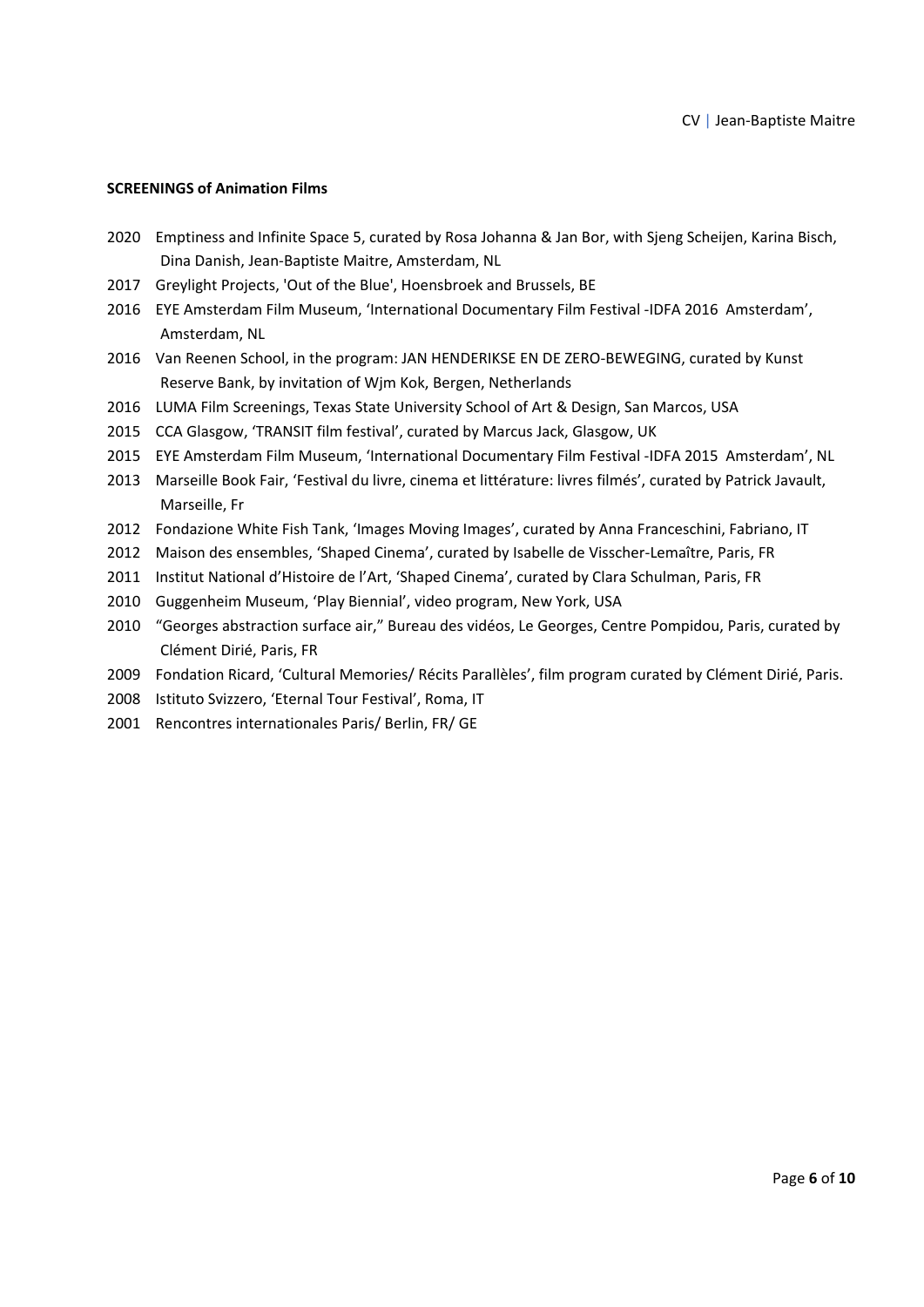# **TEACHING**

- 2020 KNIR Koninklijk Nederlands Instituut Rome, workshop on Arte Povera, invited by Arnold Witte
- 2019 Studio visits and lecture: 'Affinities between Subjects and Medium', Gerrit Rietveld Academie, Amsterdam, NL
- 2015 Koninklijke Academie van Beeldende Kunsten Den Haag, by invitation of Dina Danish.
- 2013 Guest lecturer, 'Expanded Cinema', University of Amsterdam (class of Sophie Berrebi), Amsterdam, NL
- 2008 'The Ecology of Art', ABKM school of Fine Art, Workshop facilitator, Maastricht, NL
- 2007 Guest lecturer, 'Jean‐Baptiste Maitre: Experience in Beirut', Avans Hogeschool/ AKV St Joost, Den Bosch, NL

#### **LECTURES**

- 2019 KNIR Koninklijk Nederlands Instituut Rome, 'Dina Danish and Jean‐Baptiste Maitre: Whatever They Do May It All Turn Out wrong', invited by Arnold Witte.
- 2018 Alliance Française de Bologne, 'Ancient Graffitis and the modern world', Bologna, IT
- 2016 Public Talk with Bart Rutten, 'JOKES', EYE Amsterdam Film Museum, in the frame of the International Documentary Film Festival 2016, Amsterdam, NL
- 2016 Performer for Jennifer Tee, 'The Oracle Club, a reading from Marcel Proust's Swann's Way', Cobra Museum, NL
- 2015 Public Talk with Bart Rutten, 'Dots, Chance, Pots, Dance', EYE Amsterdam Film Museum, in the frame of the International Documentary Film Festival 2015, Amsterdam, NL
- 2014 Lecture, 'Jean‐Baptiste Maitre: Mandala République', Manifesta Foundation, Amsterdam, NL
- 2012 Images Moving Images, Fondazione White Fish Tank, 'Jean-Baptiste Maitre in conversation with Anna Franceschini', Ancona, IT
- 2012 'Jean‐Baptiste Maitre: Shaping Cinema', La Salle de Bains Contemporary Art Center, Lyon, FR
- 2012 'Monday Talks: Jean‐Baptiste Maitre', PiST/// Interdisciplinary Project Space, Istanbul, TR
- 2011 'Not on Sculpture', Public conversation with Giorgio Verzotti, Galleria N. Rusconi, Milan, IT
- 2010 'Jean-Baptiste Maitre: the idea of the metalogue', Nieuwe Vide Haarlem, Haarlem, NL
- 2008 'Instances of Translation', Workshop with Pages Magazine, Lecture, Teheran, IR
- 2008 'A photographic metalogue', Jan van Eyck Academie, Lecture, in Opening Week, Maastricht, NL
- 2007 Participant to 'The department of Reading', Kunst Fabriek, Berlin, GE
- 2007 'Jean‐Baptiste Maitre: anticipating XXIst century's iconography', lecture, opening week program, Jan van Eyck Academie, Maastricht, NL
- 2002 'Gasthof', presentation, curated by Daniel Birnbaum, Staedelschule, Frankfurt, GER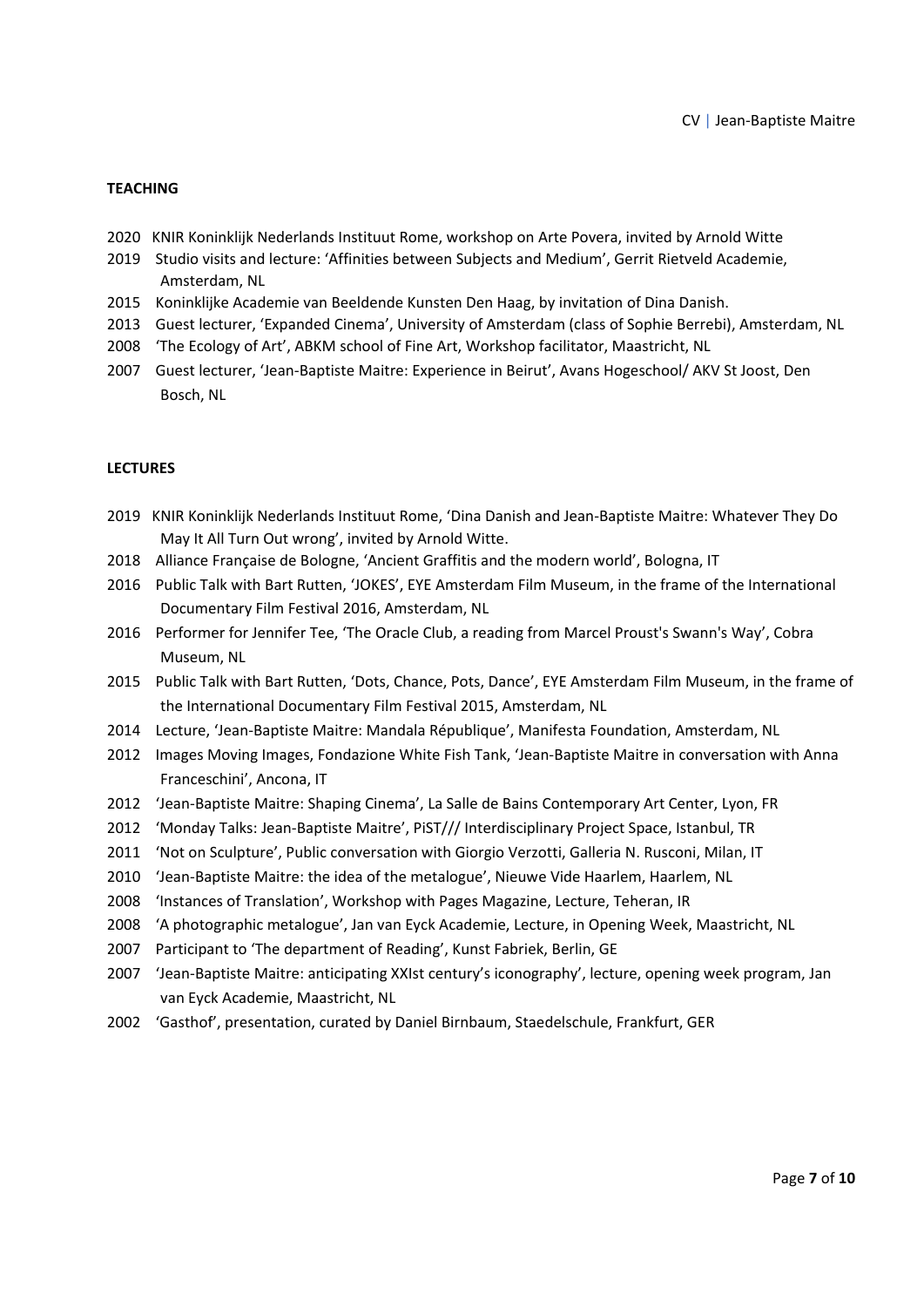### **CATALOGUES/ PUBLICATIONS**

- 2021 'DUST: The Plates of The Present', exhibition catalogue, Centre Pompidou, Musée National d'Art Moderne, Editions du Centre Pompidou / Spector Books, 2020, isbn 978‐3‐95905‐429‐4
- 2018 'Whatever They Do May It All Turn Out Wrong', catalogue of monographic exhibition (with Dina Danish), éditions Museo d'Arte Moderna di Bologna, published by CORRAINI edizioni, Italy; isbn 978‐ 88‐96296‐19‐6
- 2016 'RM Basics 00 Human Needs', catalogue from the group exhibition, ReflektorM edition, Maria PLaza Lazo, Munich, 2016
- 2016 «Jokes by Jean‐Baptiste Maitre» IDFA catalogue, 2016, NL
- 2015 'Dust: The Plates of the Present, February 2013 July 2015', exhibition catalogue, published by Blonde Art Books and Secretary Press, edited by Sonel Breslav, in an edition of 1000. Book launch at New York Art Book Fair 2015, MoMA PS1.
- 2015 'Jean‐Baptiste Maitre: This Is What I Meant, Part 1 and 2', online publication at http://flections.net , a project by Aukje Koks, Brussels, BE
- 2015 'In Sight, Thoughts on the collection of De Nederlandsche Bank', De Nederlandsche Bank, Catalogue, Amsterdam, NL
- 2013 'La Salle De Bains, Lyon, Depuis 1999', exhibitions catalogue, isbn 9782918388029, Les Presses du Réel.
- 2012 'Jean‐Baptiste Maitre: Shaped Cinema', isbn 978‐90‐72076‐48‐9 / Edition: 500 / Jan van Eyck Ac. publishing/ 64 p.
- 2011 'Wallpaperism', exhibition catalogue, 2011, edited by BoaBooks, Isbn: 978‐2‐940409‐43‐3
- 2011 'Notes towards a critique of money', ISBN: 978‐90‐72076‐64‐9, author Giorgios Papadopoulos, featuring artworks by Jean‐Baptiste Maitre.
- 2011 'Villa Tokyo', exhibition catalogue, isbn 978‐83‐932884‐0‐3 organized and published by Raster Gallery, Warsaw.
- 2011 'Salon de Montrouge', Catalogue, 'Jean-Baptiste Maitre', Text by Clara Schulmann, Editions Particules (FR, 2011)
- 2010 'Open Ateliers 2010', catalogue, Rijksakademie van Beeldende Kunsten, Amsterdam, NL
- 2009 'Open Ateliers 2009', catalogue, Rijksakademie van Beeldende Kunsten, Amsterdam, NL
- 2009 'Chanting Baldessari', exhibition catalogue, authors: Paula Van Den Bosch, Glen Rubsamen, Agata Jastrzabek. Editor: Bonnefanten museum Maastricht, isbn: 978‐90‐7225‐149‐7
- 2007 'Yearbook 06', Jan van Eyck academie editions, 2007; design: Matthijs van Leeuwen, photography: Jean‐Baptiste Maitre
- 2004 'D'un espace à l'autre', Catalogue de la 2eme biennale de Saint‐Cloud, 2004, FR
- 2003 'Catalogue Diplomés de L'ENSB-A 2004', CD-rom, edited by ENSB-A, Paris, FR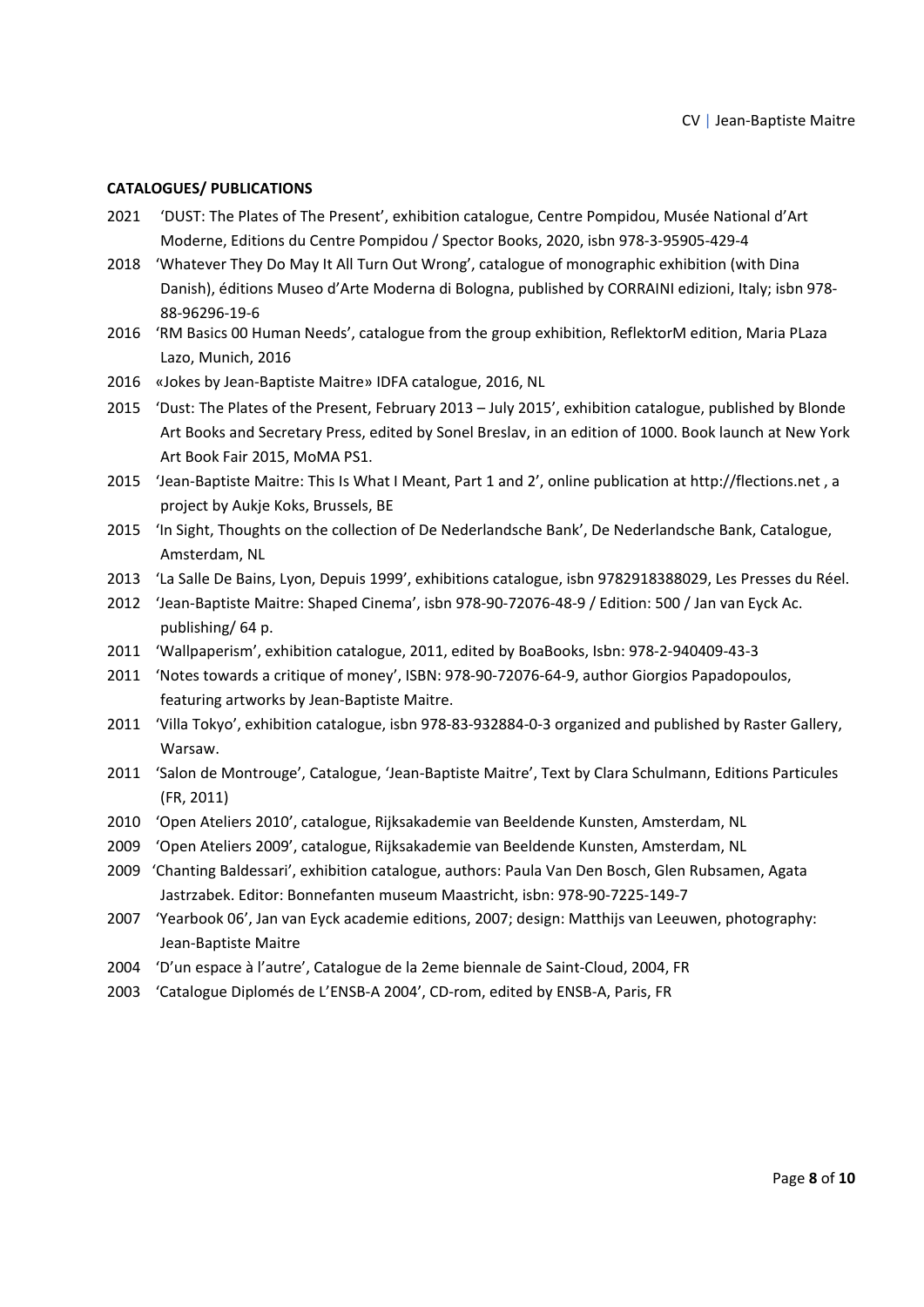#### **PRESS ARTICLES**

- «Jean‐Baptiste Maitre & Dina Danish, Museo d'arte Moderna di Bologna», La repubblica; il Corriere; Il Resto di Carlino; Arte e Critica City magazine; Artribune magazine; James magazine; Formeuniche; Exibart, etc.
- «Rondje Art Rotterdam Week », Trendbeheer, by Najiba Brakee, NL
- «Art Rotterdam 2018 ‐ Gezien en gehoord », Metroplis M, by Domeniek Ruyters, NL
- «Atelier Dina Danish En Jean‐Baptiste Maitre», Trendbeheer, by Najiba Brakee, NL
- «Goede start nieuw seizoen PuntWG met Jean‐Baptiste Maitre en Dina Danish» by Saskia Monshouwer, Monshouwer editions, NL.
- «Vernissage The Admirer & the Admired: Dina Danish & Jean B. Maitre», Reflektor M, GE.
- «Critic's Guide Amsterdam: A roundup of the best shows on during Amsterdam Art Weekend» by Gabriela Acha, Frieze Magazine.
- 2016 «Il montaggio della realtà. Jean-Baptiste Maitre a Milano», by Andrea Lacarpia, Artribune, IT
- «Jean‐Baptiste Maitre, Fluid Carrying the Hope of Ships in Distress | RitaUrso Artopia», by Elena Bordignon, ATPdiary, IT
- 2016 «L' "hand-made cinema" di Jean-Baptiste Maitre in mostra a Milano » By Marco Roberto Marelli, FormeUniche.org, IT
- «Jean‐Baptiste Maitre in: The Art World Demystified, Hosted by Brainard Carey», Radio Interview from Yale University Radio WYBC, New Haven, USA
- «Dots, Chance, Pots, Dance », IDFA website, 2015, NL
- «The Ceramic Turn», Metropolis M, October 2015, NL
- «Ophelia Of Silent Eloquence, at Artopia, Milan», Mousse magazine online, July, IT
- «Ophelia della muta eloquenza», Juliet Art magazine online, July, IT
- «De 10 beste werken op de Amsterdam Art Fair», Metropolis M online, May, NL
- «Martin van Zomeren: Fa Fa Fa», in exhibitionist.nl, May 2015, NL
- «Jean‐Baptiste Maitre», in Eigen Huis & Interieur magazine, June 2014, NL
- «The fifth element: the Vedic space», in Drome online magazine, by A. Malaguti, IT
- «Residencies without borders», in Drome online magazine, by Fulvio Chimento, IT
- «Het Origineel», in De Groen Amsterdammer (April 2013), by Koen Kleijn, NL
- «Knappen en klippen», in Tubelight magazine (May 2013), by Julia Geerlings, NL
- «Not on Sculpture», in Mousse magazine online, by Giorgio Verzotti, ENG
- «Jean‐Baptiste Maitre at Martin van Zomeren gallery», in Art Forum Magazine (September), by Giorgio Verzotti, ENG
- «Jonge Franse kunstenaar brengt afgeleide reconstructies van minimal art», in Metropolis M, by Tessa Verheul, NL
- «Not Necessarily Words», in Kunstbeeld Magazine, by Rose van der Lint, NL
- «Rijksakademie Open: Jean‐Baptiste Maitre», in Tubelight magazine, by Tanja Baudouin, NL
- «Jean‐Baptiste Maitre: Beeld van de werkelijkheid», In: Zuiderlucht, by D. Lieferink, Maastricht, NL